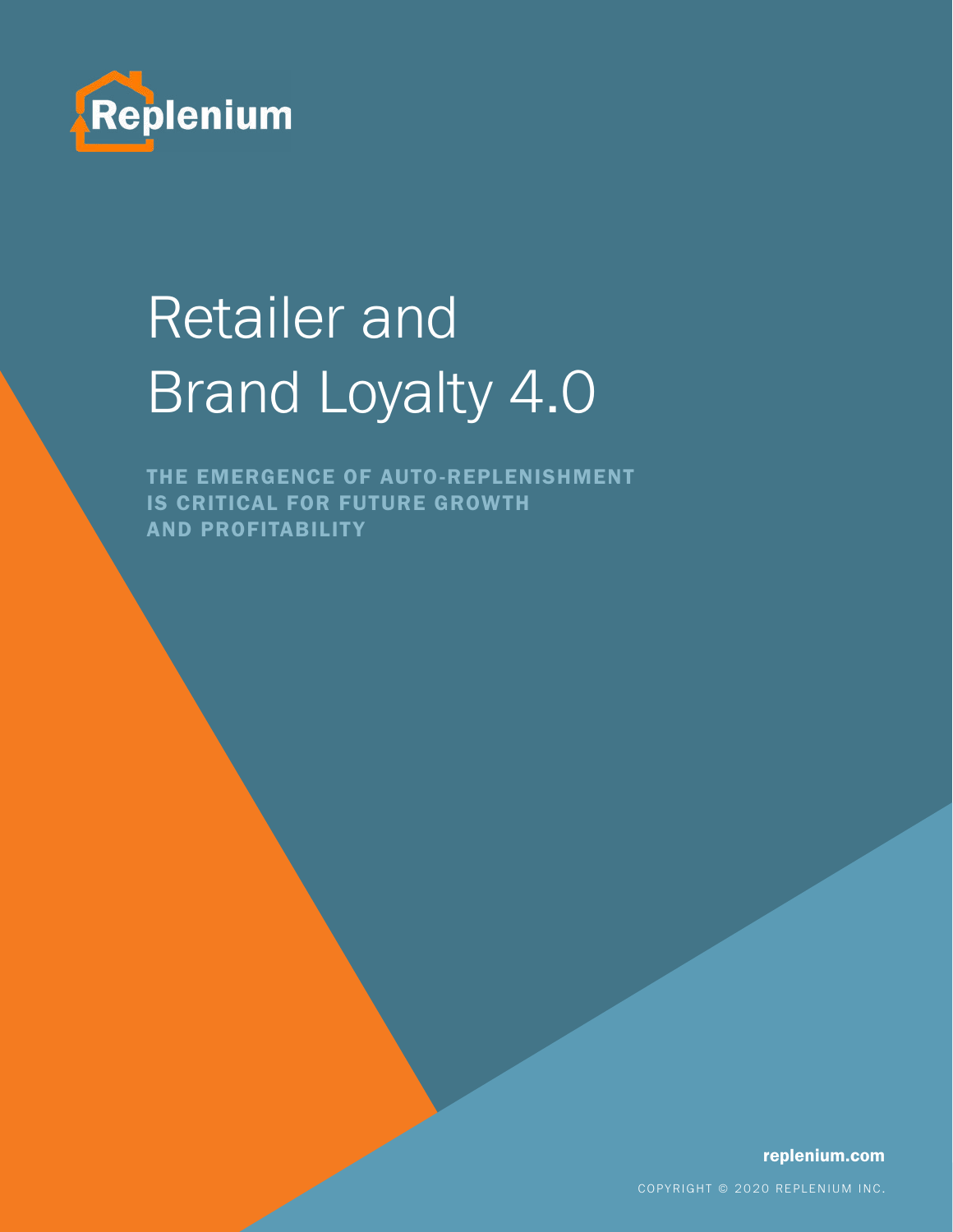

### A Note from the Authors

This whitepaper was in process prior to the outbreak of COVID-19 and the massive disruption it has caused the industry. We considered holding off distribution until things turned back to normal. However, as we progress through this pandemic, nobody is exactly sure when normal will return nor what normal may look like.

As e-commerce volumes rise significantly, putting process and profitability strains on the business model, the principles of Auto-Replenishment have never been more important. Given that, we made the decision to release the paper now so retailers and manufacturers can understand how Auto-Replenishment can advance their e-commerce strategy as well as ensure methods for getting products more consistently into customers' homes.

In our sister business, Ideoclick, where we help hundreds of manufacturers manage their Amazon business, we've seen Amazon adding billions of dollars per month in incremental CPG volume during the pandemic. Within this, they are also adding about \$1B per month in new automated replenishment volume as new sales in programs such as Subscribe & Save and Alexa Reorder. This is volume that customers have locked in, committed to Amazon.

Customers in Auto-Replenishment programs see minimal disruption of their supply because their purchases are prioritized. With the future uncertain, they can be assured that their retailer will have these products ready for them when they need them. It is therefore imperative that retailers consider Auto-Replenishment as a foundational e-commerce capability going forward.

Auto-Replenishment is the basis for stable, profitable e-commerce. It is the ultimate reward for shopper loyalty. It is Loyalty 4.0.

Thank you for your hard work. Stay safe and healthy.

*The Replenium Team*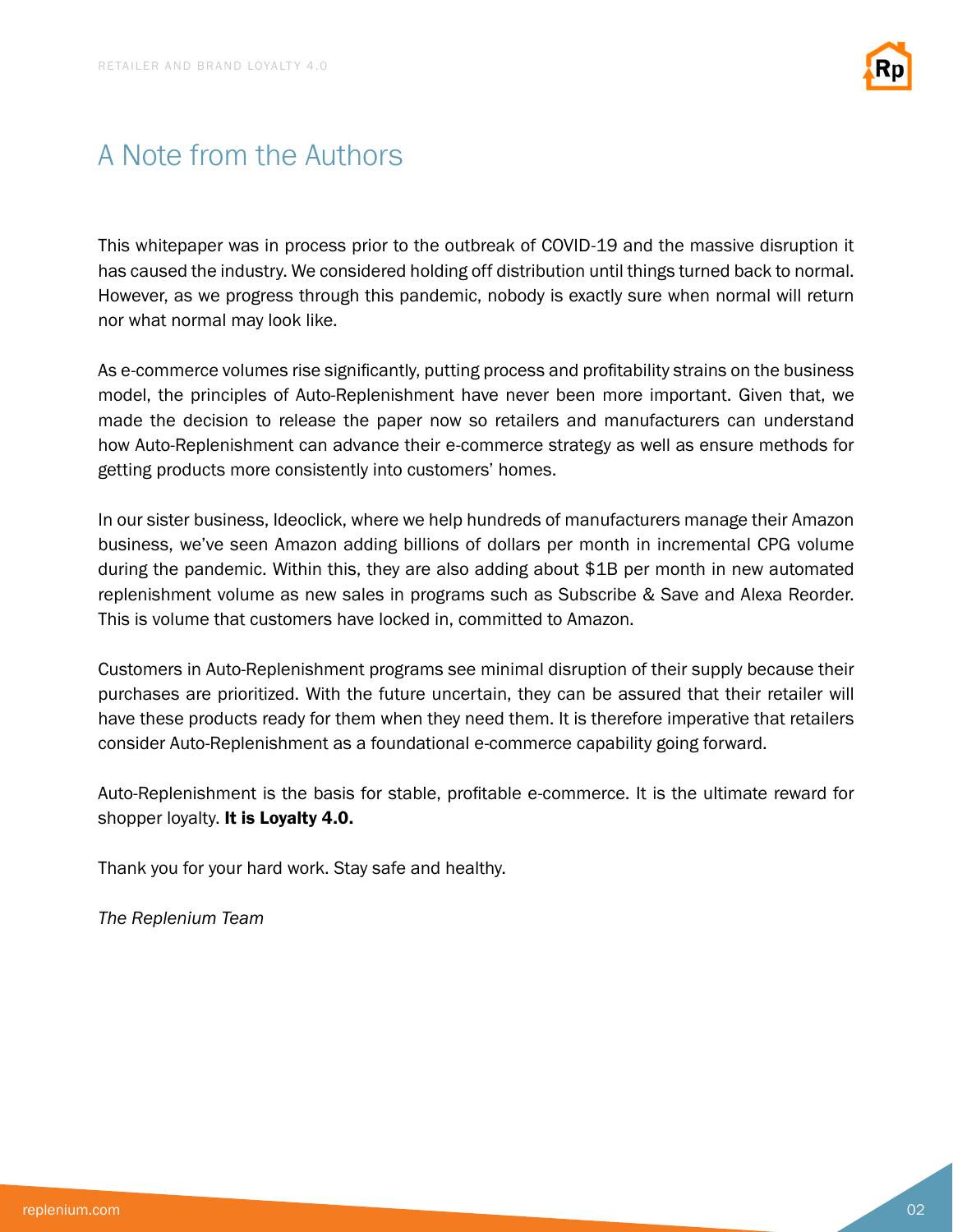

Imagine a retail landscape that is shopper-driven, where emerging technologies enable a much lower cost-to-serve, and where loyalty between consumers, brands, and stores gets deepened and personalized with every transaction…

Facing an onslaught on both digital and brick-and-mortar fronts, driven by Amazon and Walmart, retailers and manufacturers are pouring resources into stores, apps, e-commerce capabilities, supply chain, AI/ML and new fulfillment channels to compete for shopper loyalty and dollars.

Even as retailers and manufacturers reconfigure operations for an omnichannel world, a new business model is emerging that will both build upon and upend those strategies, redefine customer loyalty, and create a \$50 billion sector by 2025.

That business model is best termed Auto-Replenishment. It leverages shopping and customer loyalty data with machine learning algorithms to predict and fulfill shopper needs in just-in-time fashion. Auto-Replenishment will bring loyalty and engagement to a new level while revolutionizing the way shoppers purchase and consume the household and personal care products they rely on every day.

The bad news is that e-commerce giants and click-and-subscribe innovators are significantly advanced in developing a game-changing capability that most retailers and manufacturers have barely considered. The good news is that retailers and manufacturers can quickly adopt this strategic tool and optimize delivery and inventory operations even as they engage shoppers in a transformative way.



### AUTO-REPLENISHMENT GROWTH PROJECTION SCENARIOS

2020 | Driven by: Dash Buttons; Subscribe and Save; Early stages of Auto-Replenishment

2025 | Driven by: Consumer Convenience Demand; Amazon Prime Plus; Fulfillment Centers; Retailer Adoption of Auto-Replenishment

2030 | Driven by: Integration into Standard Consumer Path to Purchase; Amazon Next Gen Prime; Retailer Wide-Adoption of Auto-Replenishment

2030 | Driven by: Market Redefinition of Fulfillment through Auto-Replenishment; Transformation of Auto-Replenishment infrastructure; Smart appliance/homes; Retailer acceptance of Auto-Replenishment as a bassline capability to compete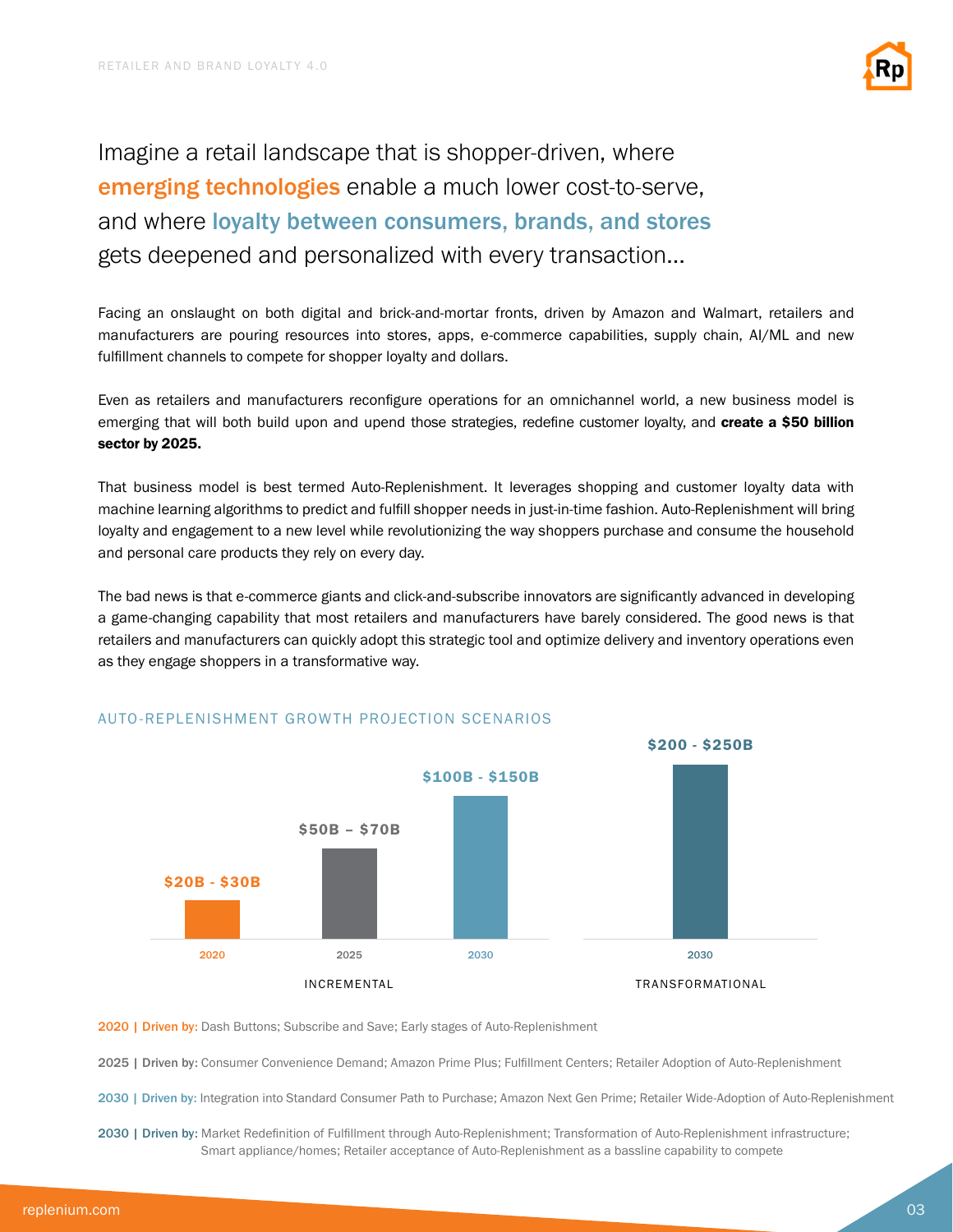

# The Evolution of Loyalty Schemes

The 1950s was a golden age of consumerism. Shoppers felt intense loyalty to favored retailers and brands during an era marked by abundance, customer service and brand identification. Auto-replenishment is a return to 1950's era loyalty with the enhanced convenience and optimized efficiency of e-commerce.

The customer Loyalty 1.0 stage began when manufacturers, retailers and service providers instituted card-based loyalty schemes to attract customers with points, promotions and discounts. Think traditional shopper programs that offer discounts for shopping at particular stores or buying specific products.

With more access to data, Loyalty 2.0 saw retailers and manufacturers make discounts, promotions and loyalty schemes more personalized, targeting specific customer segments with offers and recommendations.

With today's Loyalty 3.0 best practices, digital tools extend that connection with increasingly targeted and timely offers. Shoppers can receive deals, recommendations or promotions at specific times (when inventories are high, for example) or in specific locations (approaching a store in their car, walking down a store aisle). While discounts or offers are often valuable, however, they still fall short of the level of service and connection that engages consumers in a deep and sustaining way.

# Subscription Commerce Sets the Stage

Subscribe-and-save programs exploded in recent years with Amazon and the emergence of product-specific monthly memberships like Dollar Shave Club, Quip and others. While not as technologically adroit as personalized digital promotion tools, these offers have a distinct advantage in terms of customer engagement and purchase repetition.

With subscription commerce, shoppers actively select products they need or want on a frequent basis in exchange for consistent delivery at established intervals. Retailers and manufacturers benefit from consistent revenue flow, customer capture and rich customer data.

Like gym memberships and magazine subscriptions, however, that business model teeters precariously on a foundation of customer dissatisfaction. Variations in usage patterns and customer preferences make it likely that many customers will get less or more of the product than they actually need. Managing preferences or unsubscribing takes effort which benefits suppliers, not shoppers. Customer dissatisfaction, frustration or guilt mounts, like magazines piling up on the coffee table. Point solutions like Dollar Shave Club serve a narrow need and require the customer to shop across a number of outlets to serve the balance of their needs. All of this leaves a critical gap to solve replenishment needs more completely and efficiently.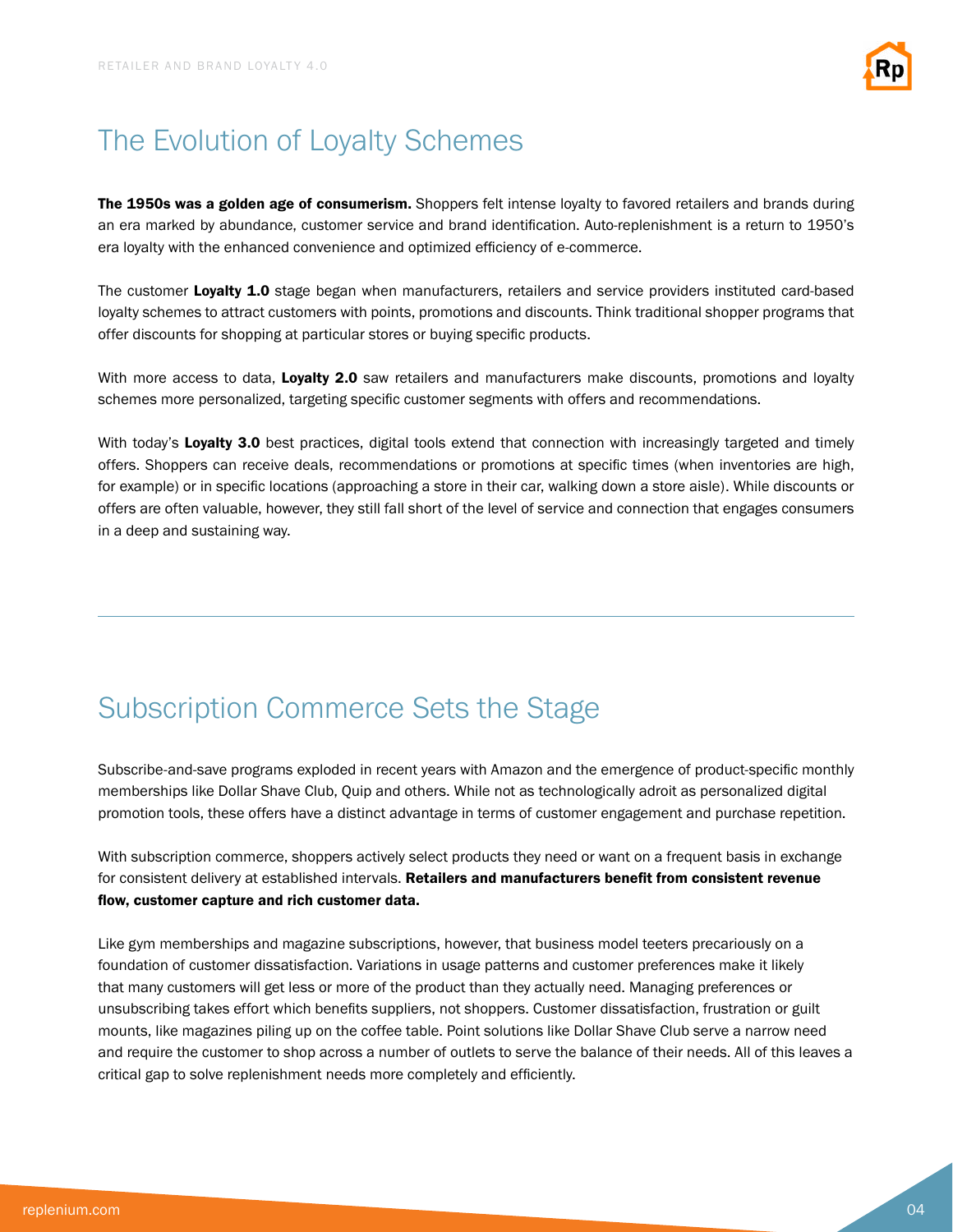

# The Loyalty 4.0 Engine

Most retailers don't realize the full value of the treasure trove of loyalty data that they either already possess or could quickly accumulate. There is an opportunity, now, to yield significant value from this data while providing unprecedented levels of customer service.

Auto-Replenishment combines the data power of personalization and purchase histories with the engagement power of subscribe-and-save to transform shopper satisfaction, experience and empowerment. It is made possible by applying machine learning to individual and aggregate purchase data to predict the usage and replenishment cycles of common household and personal care products. Product usage, analyzed across thousands of products, becomes the basis for building supportive and individualized auto-replenishment programs for customers.



For example, a busy family of four regularly uses toothpaste, shampoo, toilet paper, paper towels, deodorant, spray cleaner, dishwasher detergent, and so on. Auto-Replenishment algorithms predict the need for one product based on the consumption of others. In other words, purchases of shampoo or toilet paper also indicate usage and replenishment patterns for toothpaste, deodorant or detergent.

The result is a highly personalized and customizable shopping service. Products are queued up and dropped into orders, reflecting which products are needed and when, at the right price. The service is automated, but shoppers have great visibility and control over their orders. Smart recommendations and easy switching between varieties further bolsters a sense of control and personalization.

Because the system knows them so well and is so responsive to their needs, shoppers gain confidence in the value of the service. Over time, they add more product categories to their baskets more frequently, accept recommendations more readily, and develop stronger relationships with the retailer and assorted brands.

#### Auto-replenishment is Loyalty 4.0.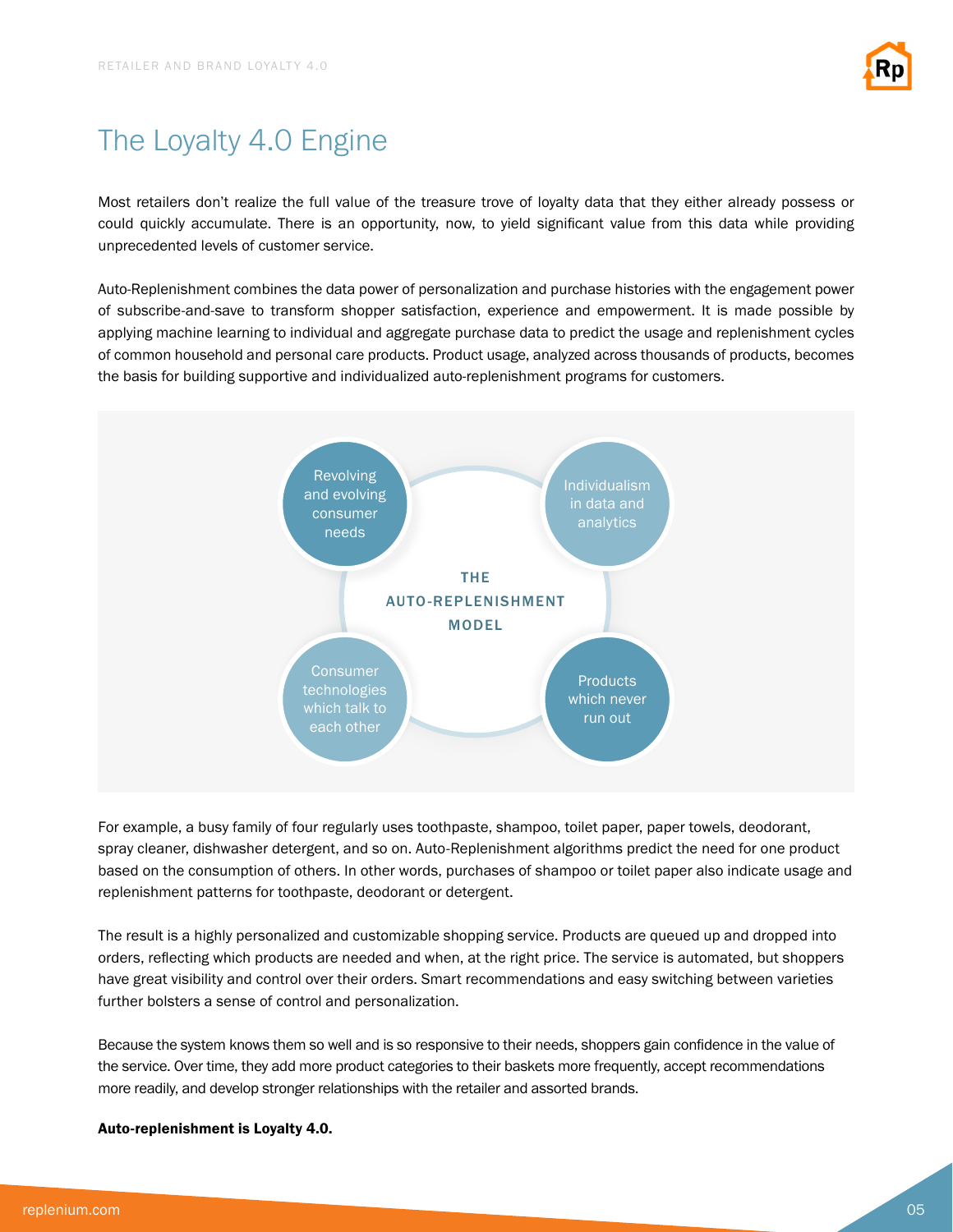

### The Realization of the Support Economy

In 2002, business futurist Shoshana Zuboff published a prophetic book called The Support Economy: Why Corporations are Failing Individuals and the Next Episode of Capitalism. In Zuboff's view, corporations met the demands of mass consumption in the 20th century by focusing on operational efficiency at the expense of individualization. Customers were forced to cede their deeper, personal needs to the needs of the overall business system.

Zuboff contends that a new kind of capitalism is at hand, driven by consumers' yearning for a new approach to consumption, enabled by new technologies that can address those needs, and requiring a new enterprise logic and mindset.

The frustration people experience as consumers has led to an adversarial relationship with retailers and brands. The antidote is individualized consumption. As Zuboff observes:

> *People want to be treated as individuals, not as anonymous transactions in the*  ledgers of mass consumption. They want to be heard and they want to matter. *They no longer want to be the objects of commerce.*

*Instead, they want corporations to bend to their needs. They want to be freed from the time-consuming stress, rage, injustice, and personal defeat that accompany so many commercial exchanges."*

No retailer embodies the support economy better than Amazon, and nowhere is the essence of that more clearly articulated than in Jeff Bezos' famous quote:

> *We are not in the business of selling things. We are in the business of helping people buy things."*

Programs like Prime, Subscribe & Save, Alexa Reorder and the recommendations engine don't unduly push products on customers. They make it so it's effortless to buy them. That leaves shoppers happy, loyal and with their needs continually satisfied.

Beyond Amazon, retailers and brands recognize this mounting demand for individualized service, but struggle to adapt in ways that are feasible. Data, machine learning and Auto-Replenishment make this level of deep support possible. Customers are served in a way that is meaningful, personalized, on-brand and at-scale, enjoying a level of support, ease and engagement beyond anything they've experienced before.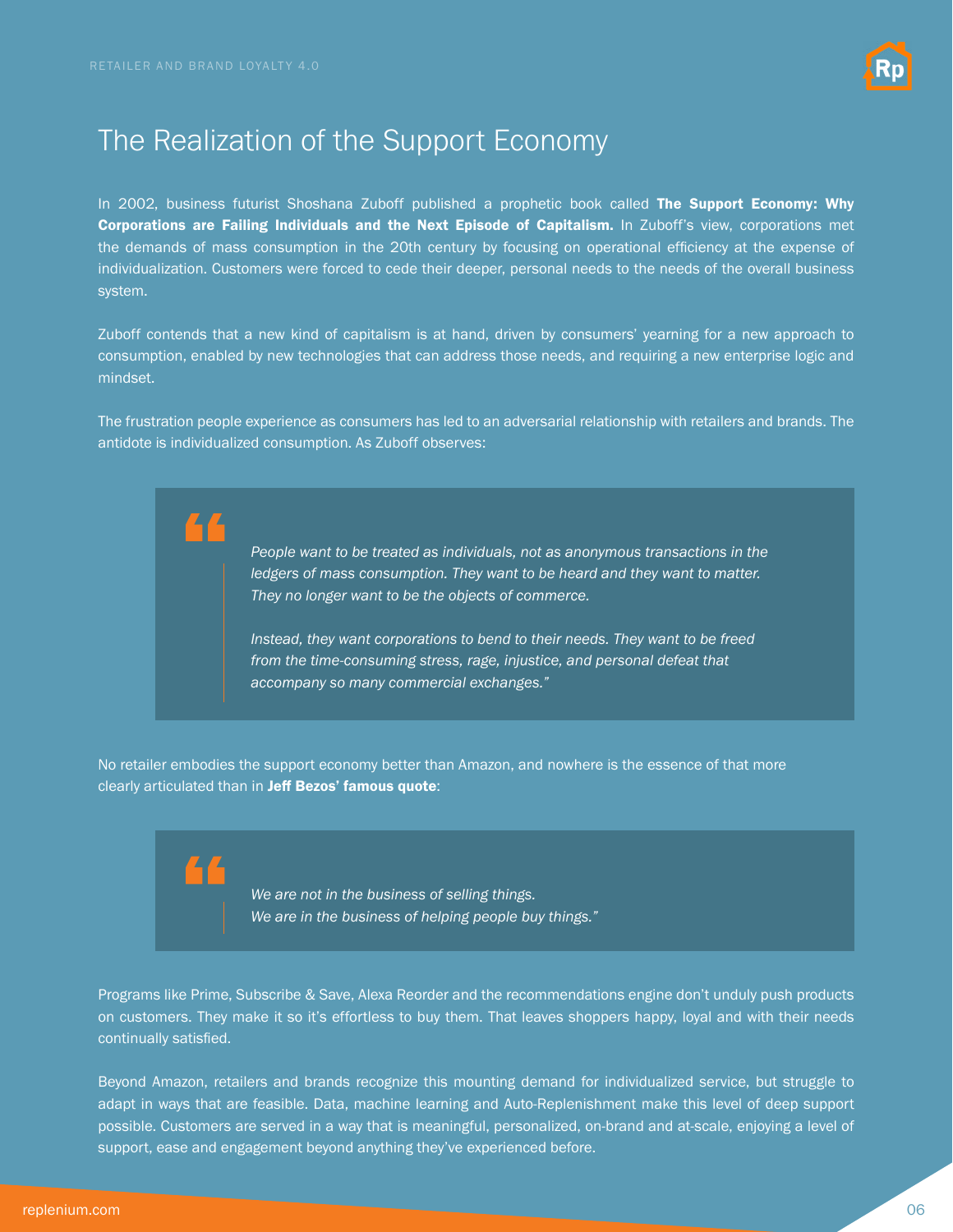

# A More Flexible, Profitable and Collaborative Approach to Shopper Engagement

Auto-Replenishment is also instrumental in optimizing retailer and manufacturer operations, practically and cost-effectively. It is designed to reset the economics of engaging and serving the shopper.

### THE BASIC CONSTRUCT OF AUTO-REPLENISHMENT:

- creates a lower cost-to-serve.
- improves category and assortment management.
- optimizes inventories based on the fulfillment of anticipated demand.
- lowers and more effectively directs promotional costs.
- improves organizational and operational resources already dedicated to fulfillment.

### AUTO-REPLENISHMENT ECONOMICS:



Over the past five years, retailers and manufacturers have engaged in an arms race to compete with Amazon, Walmart, Alibaba, and other e-commerce rivals for purchasing dollars that are migrating away from traditional retail channels. To do so, they've invested heavily in digital and in-store services, store pick-up, omnichannel delivery capabilities, apps, and costly fulfillment centers.

These services have been expensive, putting extreme stress on profitability and operations while even impairing instore customer experience. The innate complexity of warehousing, stocking, and on-shelf-availability are exacerbated by these new models.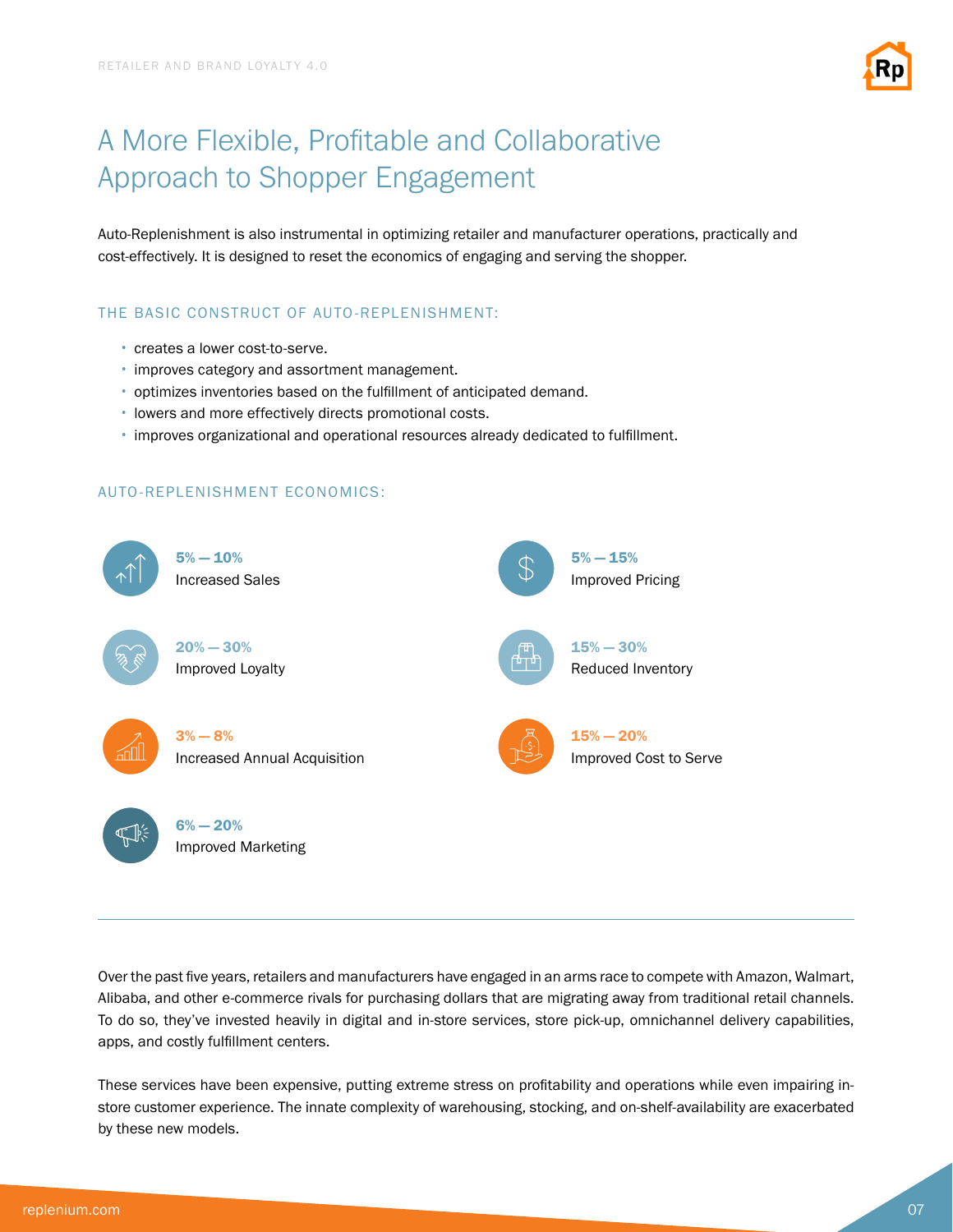

Auto-Replenishment eases those burdens. Every product has a replenishment cycle. Given their own time demands and their increasing ease with digital services, shoppers want to shift an ever-greater portion of the products they rely on regularly into Auto-Replenishment mode.

Retailers embrace Auto-Replenishment because it enables them to understand and engage shoppers more individually and meet their needs more efficiently and cost-effectively. As more purchases move toward this mode, retailers are afforded greater visibility into forward demand, enabling them to tune their supply chain, stocking, picking and fulfillment operations for better efficiency.

Brands enthusiastically support and are willing to pay for Auto-Replenishment programs because they promote loyalty, repeat purchases, and rapid adoption of new products. Both sides can adopt Auto-Replenishment programs quickly, without heavy investment in new stores, warehouses and services.

The future of convenience and loyalty is a win-win-win for retailers, manufacturers and consumers alike.

# A Current Imperative, with Straightforward Implementation

Through Auto-Replenishment retailers have the unique opportunity to both design and implement "best practices" in shopper engagement through the lens of understanding, interpreting, and fulfilling ongoing shopper behaviors as they evolve. The power of fulfilling the next shopper need before it occurs can completely reset the economics of customer service and convenience.

The strategic decision to implement Auto-Replenishment as a distinctive go-to-market capability is not an option. As the Amazon and Walmart digital juggernauts engage, Auto-Replenishment will become a standard element in the overall customer service model. And because of the nature of these "locked in" purchases, early adopters will disproportionately win, and late adopters will struggle to retain and regain volume.

The Loyalty 4.0 market winners will be organizations that decisively implement transformational strategies and capabilities. Long product roadmaps based on incremental thinking will not cut it in the new digital landscape. Traditional "make-buy" decisions need to evolve to "assemble" decisions, piecing together solutions to create the desired outcome quickly, securely and scalably.

For Auto-Replenishment, the implementation decision is easy. Under development for over five years from the team that invented Amazon Grocery, Replenium is the first and only end-to-end Auto-Replenishment platform for retailers and manufacturers. It delivers all the benefits of Auto-Replenishment out of the box. The system is designed so that implementation is low cost, straightforward and can be completed in less than 90 days.